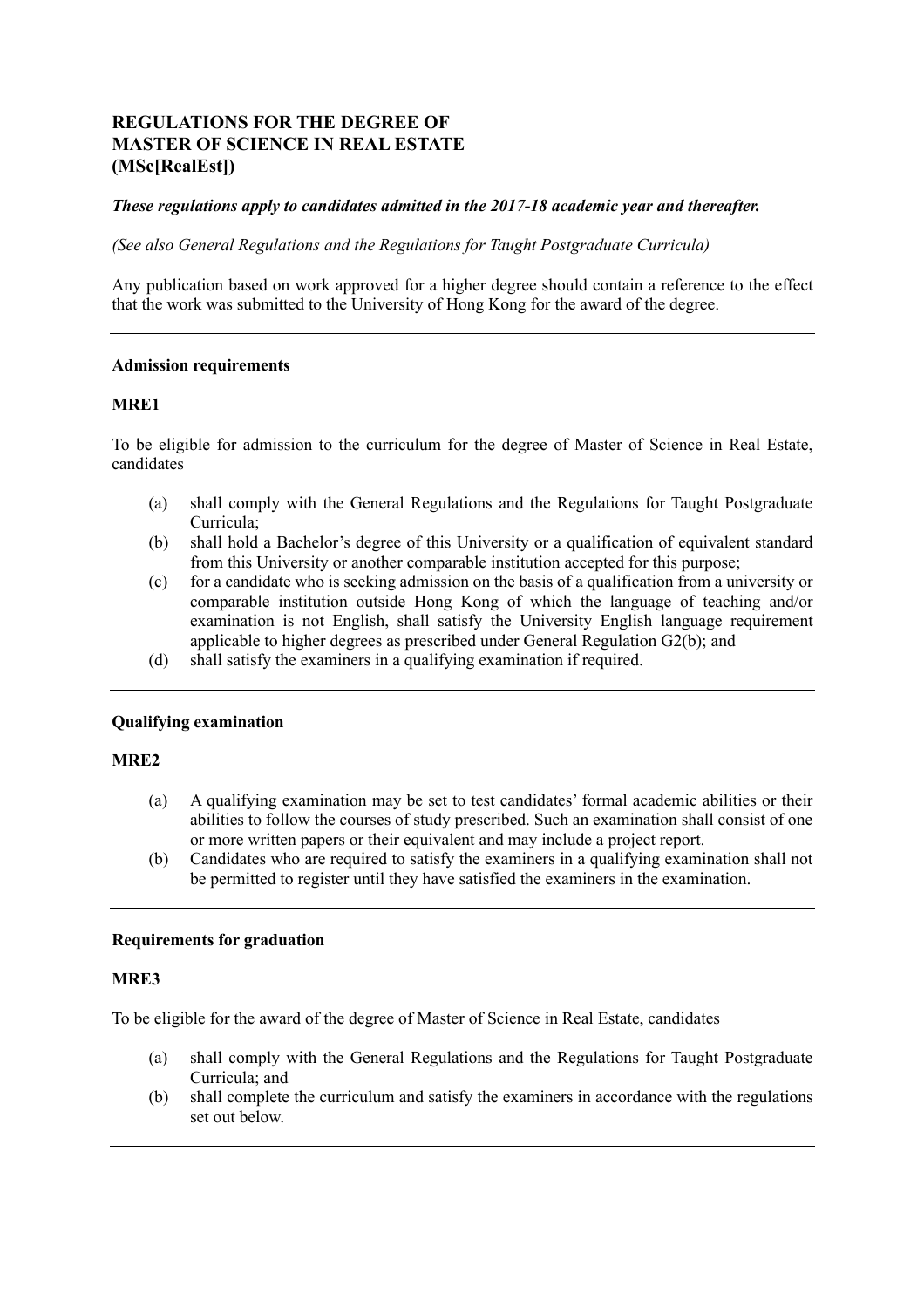## **Period of study**

## **MRE4**

 The curriculum shall normally extend over one academic year of full-time study or two academic years of part-time study. Candidates shall not be permitted to extend their studies beyond the maximum period of registration of two academic years of full-time study or three academic years part-time study, unless otherwise permitted or required by the Board of the Faculty.

### **Completion of the curriculum**

### **MRE5**

- (a) To complete the curriculum candidates
	- (i) shall satisfy the requirements prescribed in TPG 6 of the Regulations for Taught Postgraduate Curricula;
	- (ii) shall follow course of instruction and complete satisfactorily all prescribed written work and practical work where appropriate;
	- (iii) shall satisfy the examiners in all prescribed courses in any prescribed form of assessment; and
	- (iv) shall satisfy the examiners in the manner specified in these regulations and syllabuses in completing 72 credits including prescribed courses and elective courses.
- (b) The examiners may at their discretion prescribe an oral examination in any course or on the dissertation.
- (c) Selection of courses shall be subject to the approval of the Taught Postgraduate Committee.

### **Dissertation**

### **MRE6**

 (a) The title of the dissertation shall be submitted for approval not later than one month before the start of the final academic semester of the curriculum for full time candidates or four months before the start of the final academic semester of the curriculum for part-time candidates, and the dissertation shall be presented not later than twelve months after the start of the final academic semester of the curriculum. Candidates shall submit a statement that the dissertation represents their own works undertaken after registration as candidates for the degree.

### **Grading system**

### **MRE7**

 Individual courses shall be graded according to one of the following grading systems as determined by the Board of Examiners: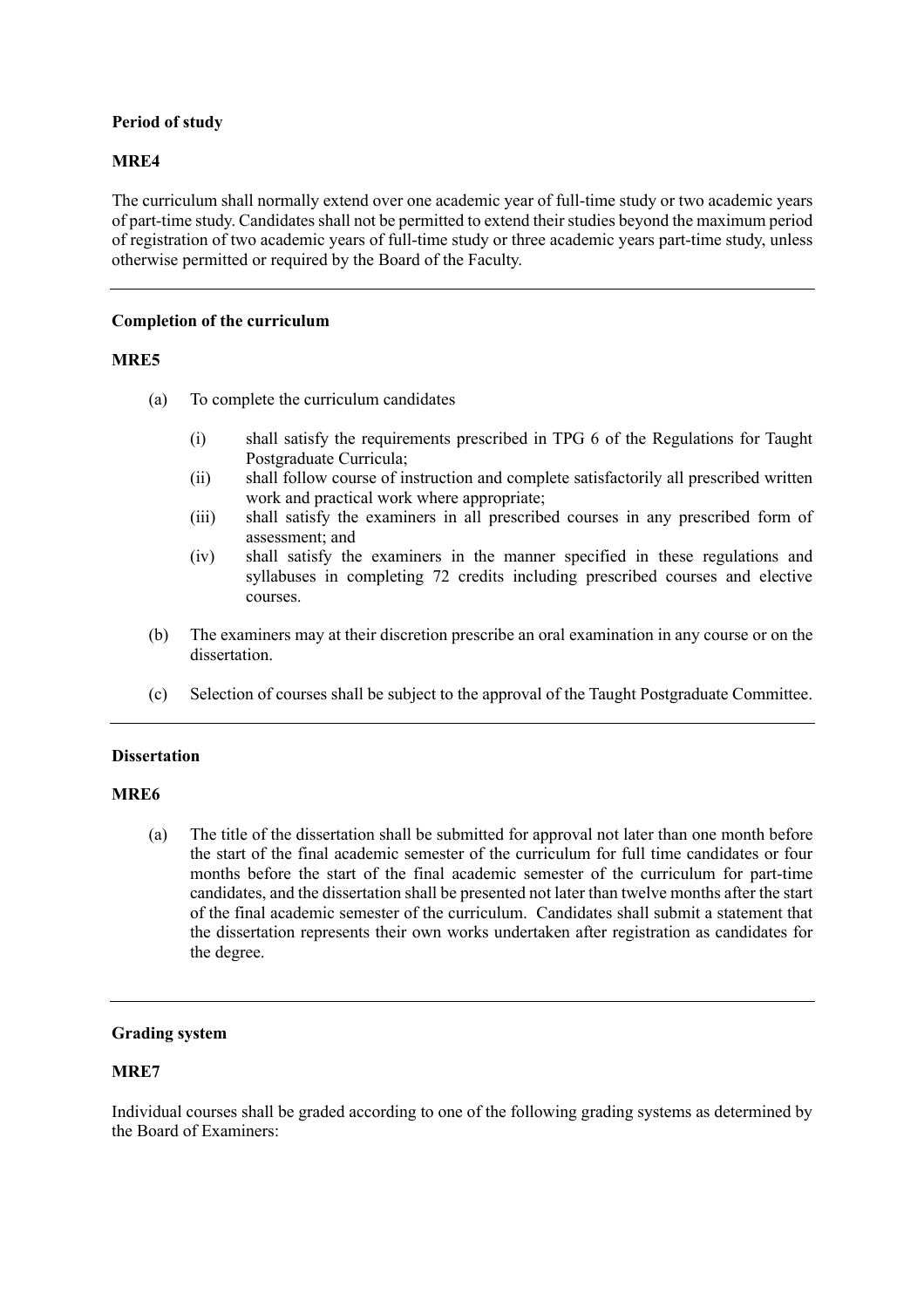| Grade       | Standard     | Grade Point |
|-------------|--------------|-------------|
| $A+$        | Excellent    | 4.3         |
| A           |              | 4.0         |
| $A-$        |              | 3.7         |
| $B+$        | Good         | 3.3         |
| Β           |              | 3.0         |
| $B-$        |              | 2.7         |
| $C+$        | Satisfactory | 2.3         |
| $\mathbf C$ |              | 2.0         |
| $C-$        |              | 1.7         |
| $D+$        | Pass         | 1.3         |
| D           |              | 1.0         |
| F           | Fail         |             |

(a) Letter grades, their standards and the grade points for assessment as follows:

and

(b) "Distinction", "Pass" or "Fail".

Courses which are graded according to (b) above will not be included in the calculation of the GPA.

### **Assessment**

### **MRE8**

- (a) Candidates who have failed to satisfy the examiners in fewer than three courses, not including the manner as determined by the Board of Examiners: dissertation, in any semester may be permitted to make up for the failed course(s) in the following
	- (i) repeating the failed course by undergoing instruction and satisfying the assessments; or
	- (ii) for elective courses, taking another course in lieu and satisfying the assessment requirements; or
	- (iii) presenting themselves for re-assessment in the failed course.
- (b) Candidates who have failed to present a satisfactory dissertation at the first attempt may be permitted to revise the dissertation and re-present it within a specified period determined by the Board of Examiners.
- (c) Candidates shall be recommended for discontinuation of studies under the provisions of General Regulation G12 if they have:
	- (i) failed to satisfy the examiners in three courses or more in any semester; or
	- (ii) failed to satisfy the examiners of any one course at the third attempt; or
	- (iii) failed to satisfy the examiners upon re-assessment of the dissertation; or
	- (iv) exceeded the maximum period of registration.

### **Assessment result**

### **MRE9**

 On successful completion of the curriculum, candidates who have shown exceptional merit may be awarded a mark of distinction, and this mark shall be recorded in the candidates' degree diploma.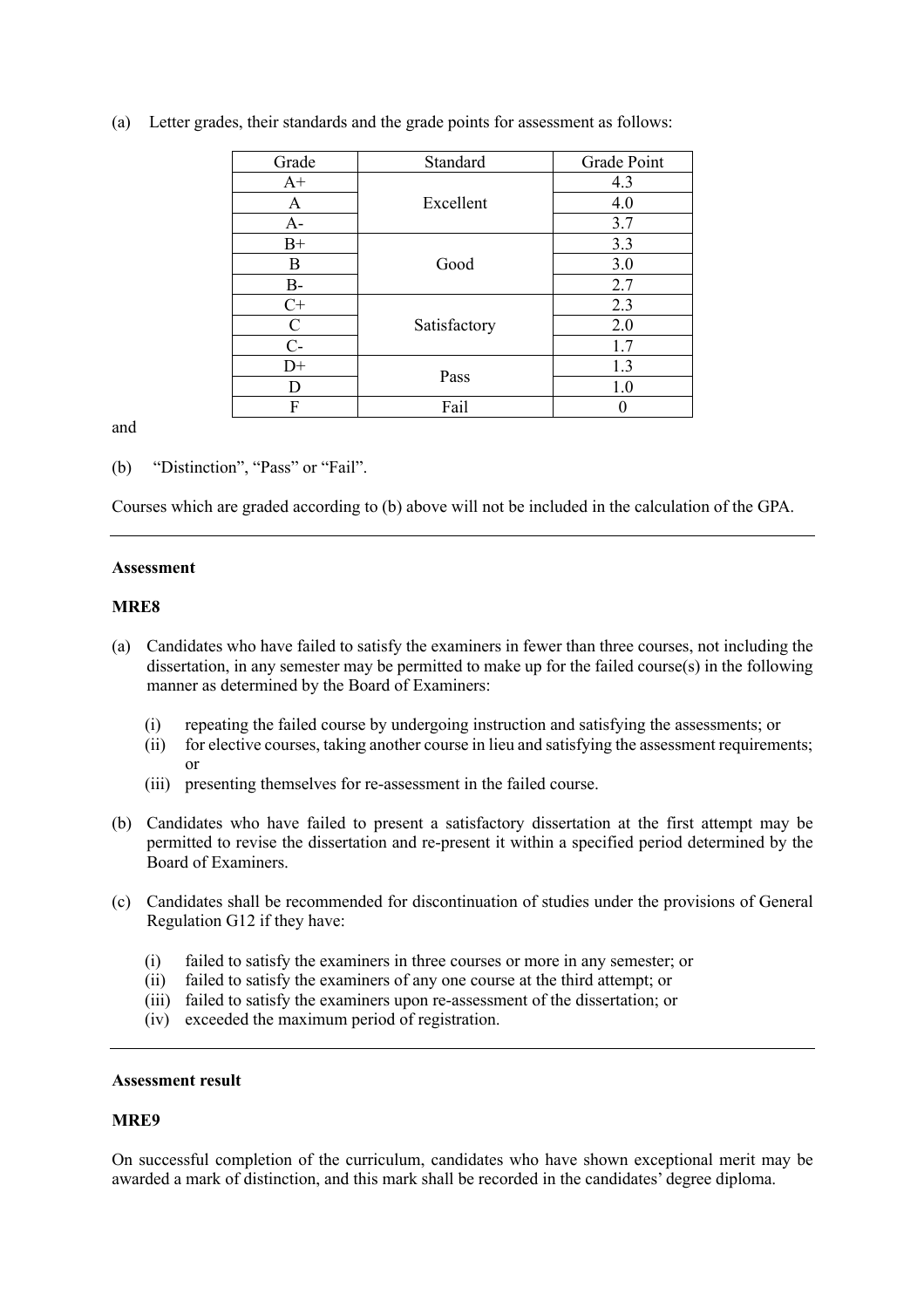## **Advanced Standing**

### **MRE10**

 Candidate may be given advanced standing for up to 2 courses or 12 credits on the ground that  $\overline{a}$  set out in these regulations without having completed at least 60 credits in this curriculum. equivalent courses or subjects have been passed at another university or comparable institution accepted by the faculty for this purpose, provided that no candidate shall be eligible for the award of the degree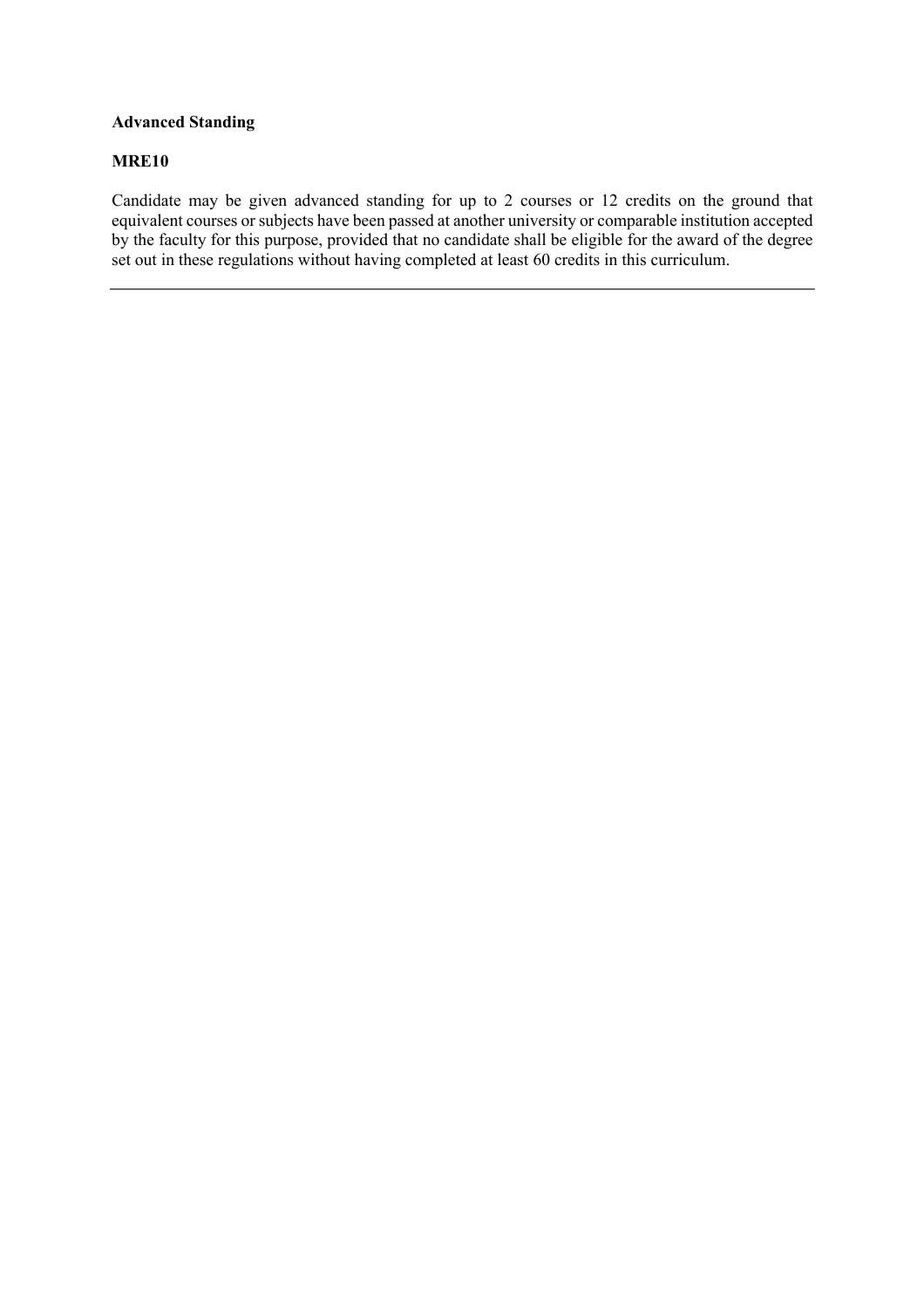# **SYLLABUSES FOR THE DEGREE OF MASTER OF SCIENCE IN REAL ESTATE (MSc[RealEst])**

 *These syllabuses apply to candidates admitted in the 2019-20 academic year and take effect from the 2020-21 academic year.* 

*(See also General Regulations and the Regulations for Taught Postgraduate Curricula)* 

# **Curriculum Structure**

 The aim of the curriculum design is to provide advanced education in the academic and professional aspects of real estate development, investment, and management. Where appropriate the curriculum will be related to cases not only in Hong Kong but also in the People's Republic of China and the Southeast Asian region.

Southeast Asian region.<br>To receive the award of Master of Science in Real Estate, a candidate must complete at least 72 credits including 60 credits of prescribed courses.

The prescribed 6-credit courses for Master of Science in Real Estate are:

| <b>RECO6003</b> | Economics for professionals;                       |
|-----------------|----------------------------------------------------|
| <b>RECO6014</b> | Real estate management;                            |
| <b>RECO6016</b> | Land economics;                                    |
| <b>RECO6039</b> | Planning and building development;                 |
| <b>RECO6042</b> | Law for the real estate and construction industry; |
| <b>RECO6059</b> | Project workshop (RE)*;                            |
| <b>RECO6069</b> | Real estate investment;                            |
| <b>RECO7076</b> | Property valuation – principles and practices;     |
| <b>RECO7080</b> | Institutional analysis for urban studies; and      |
|                 |                                                    |

RECO7090 Asset pricing theory for real estate.

 Selection of elective courses from the syllabus shall be subject to the approval of the Taught Postgraduate Committee. Not all courses from the syllabus will be offered every year. Candidates are required to take elective courses from a pool of designated electives to be announced by the Programme Director at the beginning of the year.

 \* Candidates may take Dissertation (RECO6020) in lieu of Project workshop (RE) (RECO6059) in order to meet the requirements of the prescribed courses of the MSc (RE) degree. Both are capstone courses, which focus on the integration and application of knowledge and skills that candidates have acquired throughout their studies. Candidates who take Dissertation (RECO6020) as a capstone course may have to complete the curriculum with more than 72 credits.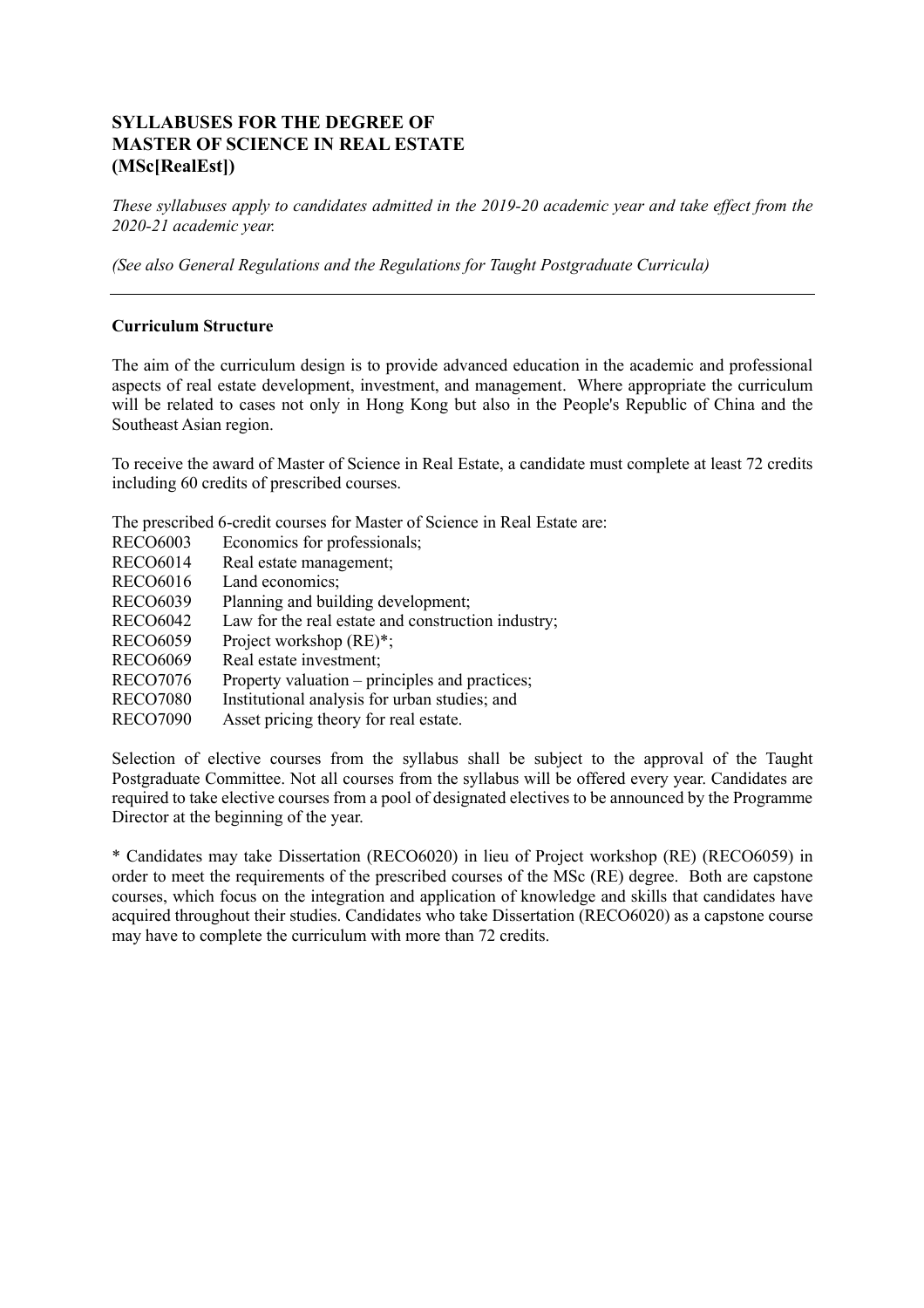#### **RECO6001** Urban planning: theory and practice (6 credits)

 regions including Hong Kong and in developing parts of the world. It looks at contemporary planning This course examines the evolution of Urban Planning and Urban Planning Theory both in developed issues and the challenges faced at the local as well as the strategic planning levels.

Assessment: 80% coursework and 20% examination

#### **RECO6003** Economics for professionals (6 credits)

 This course offers an overview of modern economic analysis. It begins with the Demand and Supply Analysis, introducing key economic concepts, including elasticity, consumer and producer surplus, deadweight loss. Then it examines the consumer theory in the framework of Indifference curve analysis, and then study firms' behaviour in a perfectly competitive market as well as monopoly behaviour and externalities and public goods as well as its critiques are briefly discussed. Elements of Macroeconomics will be covered, including trade balance, interest rate, exchange rate. its pricing strategies. An oligopoly market competition is introduced. Market Failures including Assessment: 40% coursework and 60% examination

#### **RECO6004 Construction economics (6 credits)**

 This course examines construction economics, in particular building economics, from both a macro and micro perspective. In so doing, it focuses on issues pertinent to construction firms and construction projects. This includes global construction cost drivers, managing cash flow, management of risks, life cycle costing, cost estimation, and cost control.

Assessment: 70% coursework and 30% examination

#### **RECO6014** Real estate management (6 credits)

 This course examines the fundamental knowledge and applications of real estate management. Topics to be covered include asset management, strategic decision-making, and facilities management in various types of real estate, such as hotel, shopping centre, office, industrial and public properties.

Assessment: 100% coursework

#### Land economics (6 credits)

 This course covers the fundamental determinants of the location of economic activities: the concept of rent, marginal productivity and land rent, bid rent analysis and the formation of a land market, economic regions and retail locations, industrial locations, land use control, property rights and zoning, social cost and pollution problems, development timing and problems of urban redevelopment.

Assessment: 40% coursework and 60% examination

#### **Modern developments in the law of construction contracts (6 credits)**

 comparison and application of various standard forms of building and civil engineering contracts and sub-contracts: programmes, interim certification, set-off of payments, pay when paid clause, variation This course examines the modern development in the laws of contract and torts: interpretation,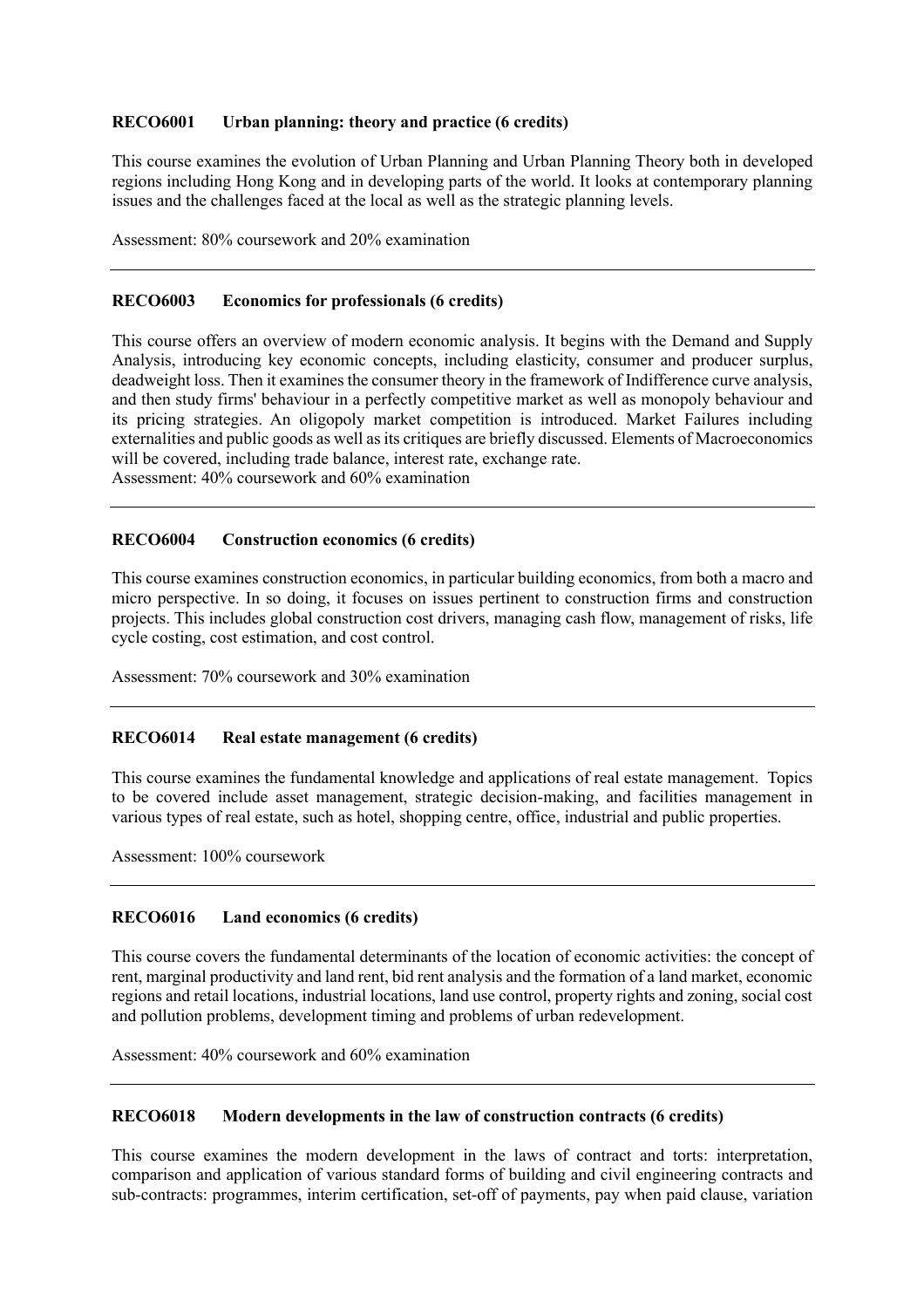and architect's instruction, delay and extension of time, liquidated damages; preparation, evaluation and presentation of claims; contractual, non-contractual and ex-gratia claims; global claims; advanced claims techniques; contractual and common law remedies; bankruptcy and insurance in the context of the construction industry.

Assessment: 100% examination

#### **RECO6020 Dissertation (18 credits)**

 This course requires candidates to conduct a research and present the findings as a dissertation. The dissertation shall be on an approved topic relevant to the curriculum.

Assessment: 100% coursework

#### **RECO6031** Alternative dispute resolution (6 credits)

 This course examines the theory and practice of dispute resolution: negotiation; mediation; litigation; arbitration and adjudication; practice and procedure; application in the real estate and construction industry.

Assessment: 100% examination

#### **RECO6032** Law and practice of arbitration (6 credits)

 This course provides an introduction to alternative dispute resolution and examines the process of arbitration in Hong Kong and China through common law and statute; procedure and proof; domestic and international arbitrations; arbitration institutions; the role of expert witnesses; application in the real estate and construction industry.

Assessment: 100% examination

#### **RECO6039** Planning and building development (6 credits)

 This course deals with building development by examining the nature and procedures of plan preparation, planning application and building applications; inter-relationship between lease, planning and building control; planning appeals and building appeals.

Assessment: 40% coursework and 60% examination

#### **RECO6041 Development projects (6 credits)**

 This course examines the actual problem associated with planning and development projects in Hong Kong and selectively, other cities around the region. It is case-based, highly interactive and encourages candidates to explore different ways of finding solutions inherent to the land conversion process.

Assessment: 100% coursework

#### **RECO6042** Law for the real estate and construction industry (6 credits)

 This course provides a study of the law relating to the real estate development and construction processes: Acquisition, ownership, management and disposal of land and real estate; building and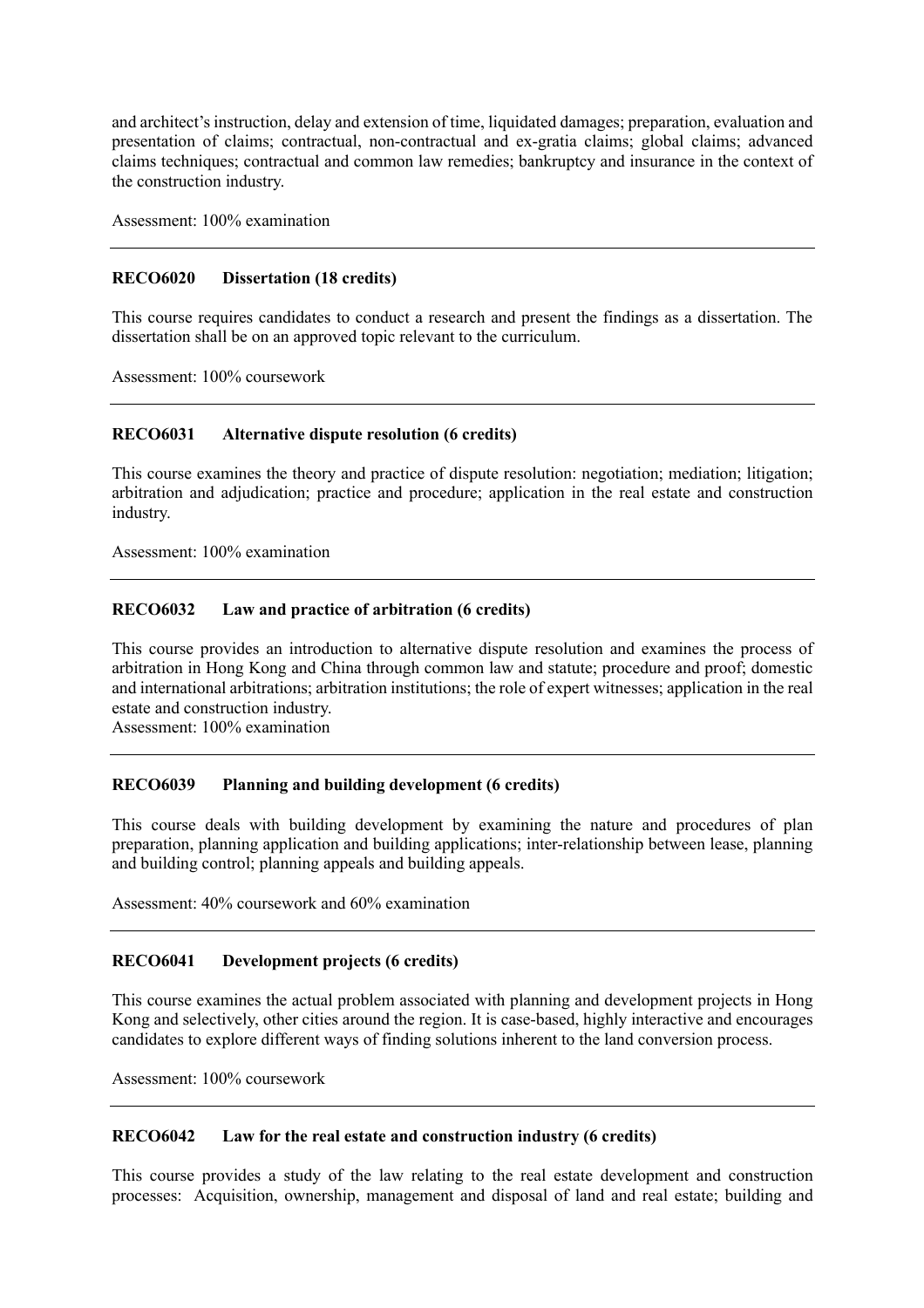planning control; finance of development; building contracts (standard forms, comparative studies); agency law; alternative dispute resolution movement.

Assessment: 100% examination

#### **Research seminar (6 credits)**

 This course aims to familiarize candidates with the rigours of producing a research proposal. Main issues include the development of aims and objectives of the proposed research, determination and justification of a suitable methodology to test hypotheses (if any) and deciding on a practical curriculum for the execution of the research project. Candidates are required to give research seminar presentations of their work as they progress.

Assessment: 100% coursework

### **RECO6048** An introduction to sustainability and its relevance to the construction sector **(6 credits)**

 This course is designed to give candidates a broad introduction to the theoretical concepts of sustainability as well as the practical implications that it has for the construction industry in HK and China and especially to the building design team. The course covers the following aspects: Introduction to the concept of sustainability - historical context; Sustainable development; Environmental impacts; The construction industry and its response to sustainable development; Life Cycle Assessment and its significance; and measurement of social impacts.

Assessment: 20% coursework and 80% examination

#### **RECO6054** Real estate derivatives (6 credits)

 This course introduces new developments in real estate finance and concentrates on real estate derivatives. The nature of derivatives, pricing basics and indexes are introduced, concentrating on real estate applications. The nature of financial risk in real estate investment and development is considered, together with the use of real estate derivatives as risk management instruments.

Pre-requisite: RECO6070. Real estate finance

Assessment: 20% coursework and 80% examination

#### **RECO6059 Project workshop (RE) (Capstone Experience) (6 credits)**

 This course is comprised of project workshop designed for real estate. The project workshop reflects the inter-disciplinary nature of the curriculum and aims to synthesize and apply the theory taught in the lecture courses to a problem which in practice would engage the combined skills of a number of the professions which constitute the property and construction industries. Through this candidates will experience the demands and importance of teamwork under the exigencies of actual commerce, and will appreciate the significance of their role and that of others in the context of the environment, planning, the property and construction industry and accountancy.

Assessment: 100% coursework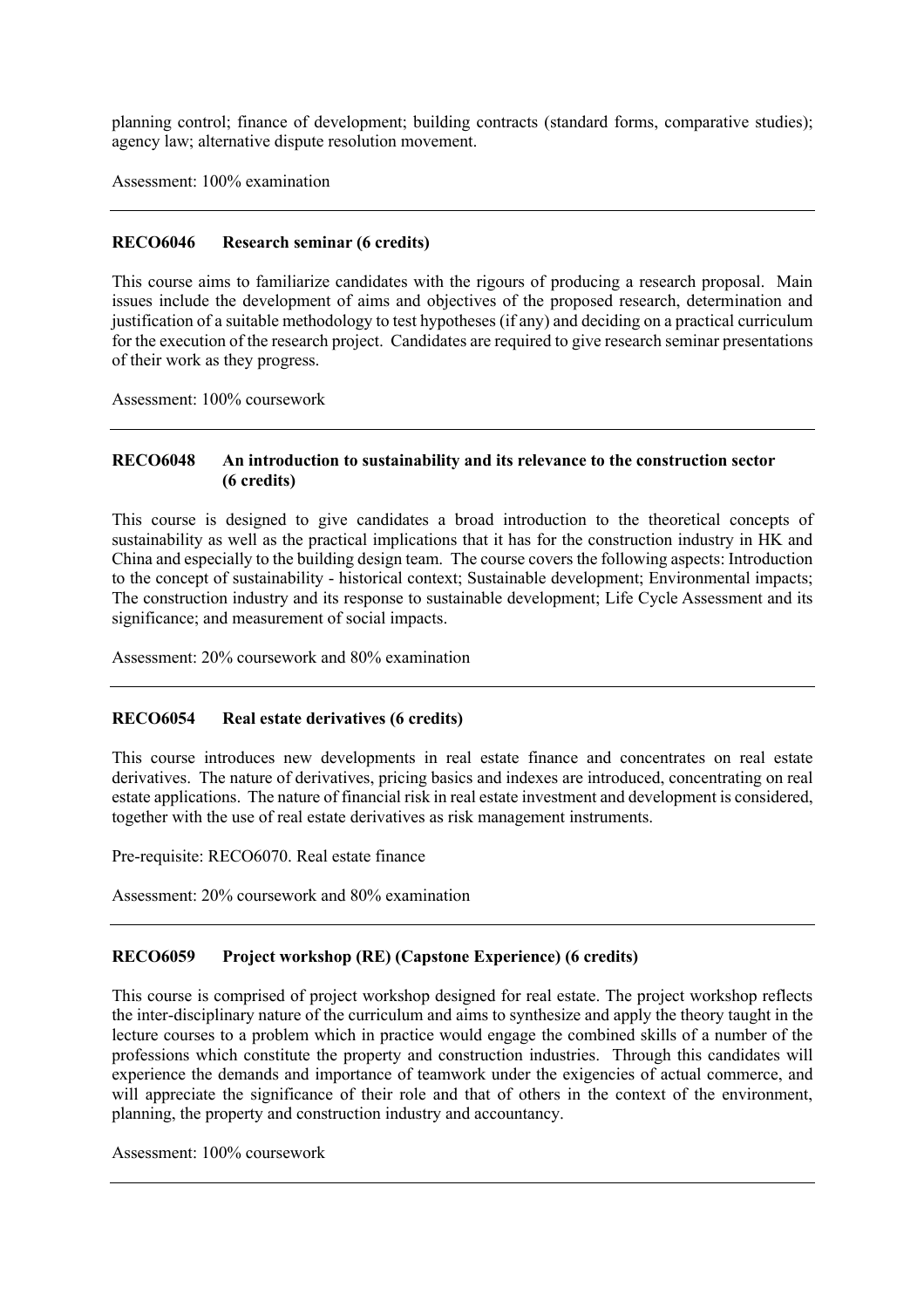#### **RECO6069 Real estate investment (6 credits)**

 This course aims to equip students with financial theories and models for real estate investment analysis and decision-making. It introduces a demand-supply framework to understand the real estate system, different schools of thought in market trend predictability, and a discounted cash flow model to evaluate investment opportunities, including direct property, REIT, mortgage, and land. Assessment: 100% coursework

#### **RECO6070 Real estate finance (6 credits)**

 The course aims to provide students with an introduction to the financing methods and tools commonly used in the real estate investment industry such as REIT, private equity, and asset-backed securities. Cases will be used to illustrate the appetite of different capital sources, the business models under different regimes, the working knowledge of the transaction evaluation process, and the key considerations in formulating, managing, and executing fund-raising, asset allocation, and risk management strategies.

management strategies.<br>Pre-requisites: RECO6069. Real estate investment

Assessment: 100% coursework

### **RECO7072 Cities and real estate development** (6 credits)

 This course deals with the real estate development, market and business in various cities with a particular emphasis on institutional framework and market economy aspects such as real estate regulation, investment practices and development procedures. It also examines and compares key factors affecting real estate development in different cities.

Assessment: 100% coursework

### **RECO7074 Management theory and projects (6 credits)**

 This course examines fundamental knowledge in management theory and its application to project- based organizing, the management of projects and project management in construction. This includes both organizational and individual level theories and their application to the project-based organization as well as the projects on which they take part.

Assessment: 50% coursework and 50% examination

#### **RECO7076** Property valuation – principles and practices (6 credits)

 This course covers the principles and practices of property valuation, land assembly and development controls, market analysis, project evaluation, marketability analysis, development appraisal, tenant portfolio planning and lease negotiation.

Assessment: 70% coursework and 30% examination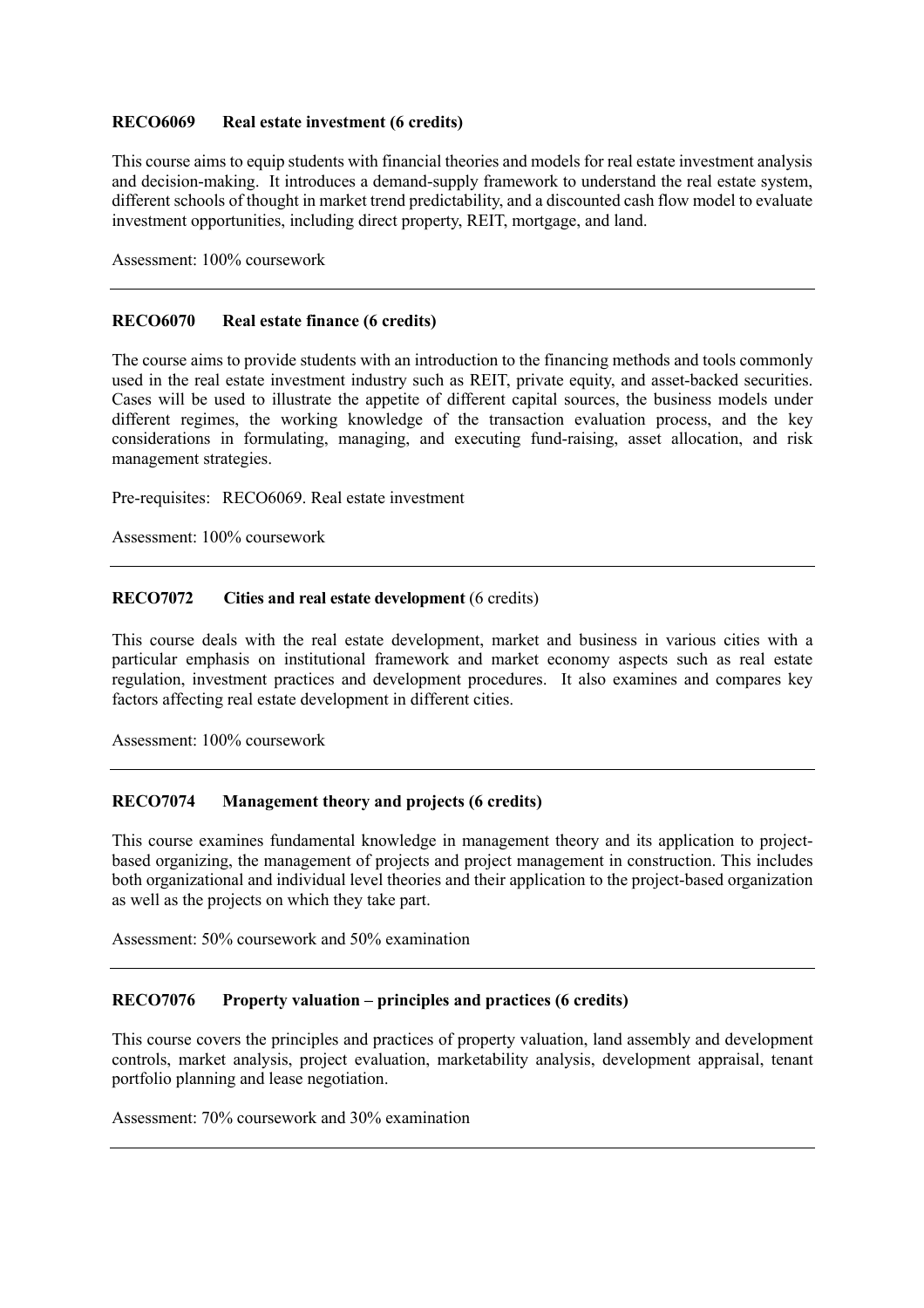#### Real estate business case studies (6 credits)

 account of different perspectives from different stakeholders. Case studies are employed to encourage students to explore different solutions to problems associated with real estate development projects in This course examines the practices and processes involved in real estate development taking into the public and private sector.

Assessment: 100% coursework

#### **RECO7080 Institutional analysis for urban studies (6 credits)**

 This course explores the applications of institutional analysis to current issues in the urban markets. It covers North's interpretations of institutions, institutional change and their interplays with economic performance. It highlights the conceptual frameworks and tools for carrying out institutional analysis in the built environment, including but not limited to Williamson's transaction cost economics, Cheung's contract theory, Coasian bargaining, Ostrom's governance of the commons, Akerlof's analysis of the market for lemons, game theory, experimental and behavioural economics etc.

Co-requisite: RECO6003. Economics for professionals

Assessment: 40% coursework and 60% examination

#### **RECO7087** Green buildings and sustainable built environment (6 credits)

 This course covers the sustainability principles and green building development in the industry. It designs and technologies, green procurement, Hong Kong Building Environmental Assessment Method (HK-BEAM), Green Building Assessments, BEAM Professionals, Green Property Management examines the following key areas: green building concepts and green features; environmental friendly concepts and practices.

Assessment: 100% coursework

### **RECO7089** Property rights, built heritage conservation and sustainable development **(6 credits)**

 Neo-institutional and Schumpeterian economics are applied to sustainable development via innovations in real estate, systems of de jure property rights, de facto access restrictions, concepts of rent-seeking, subsidiarity and basic survey mapping, and aerial photo interpretations.

Assessment: 100% coursework

#### **RECO7090** Asset pricing theory for real estate (6 credits)

 This course is an introduction to asset pricing, covering its fundamental concepts and theories. It begins with a review of intertemporal choice, leading to various investment criteria. Afterwards, it goes to bond pricing, which is the fundamental for all asset pricing. Options pricing will be introduced. Within the framework of expected utility, modern portfolio theory will be developed capital asset pricing model (CAPM) be introduced. It then discusses their applications, including real estate asset classes in particular. Selected topics on Arbitrage pricing theory (APT) and its multifactor models, as well as other asset pricing models will be introduced which may vary across different years.

Assessment: 60% coursework and 40% examination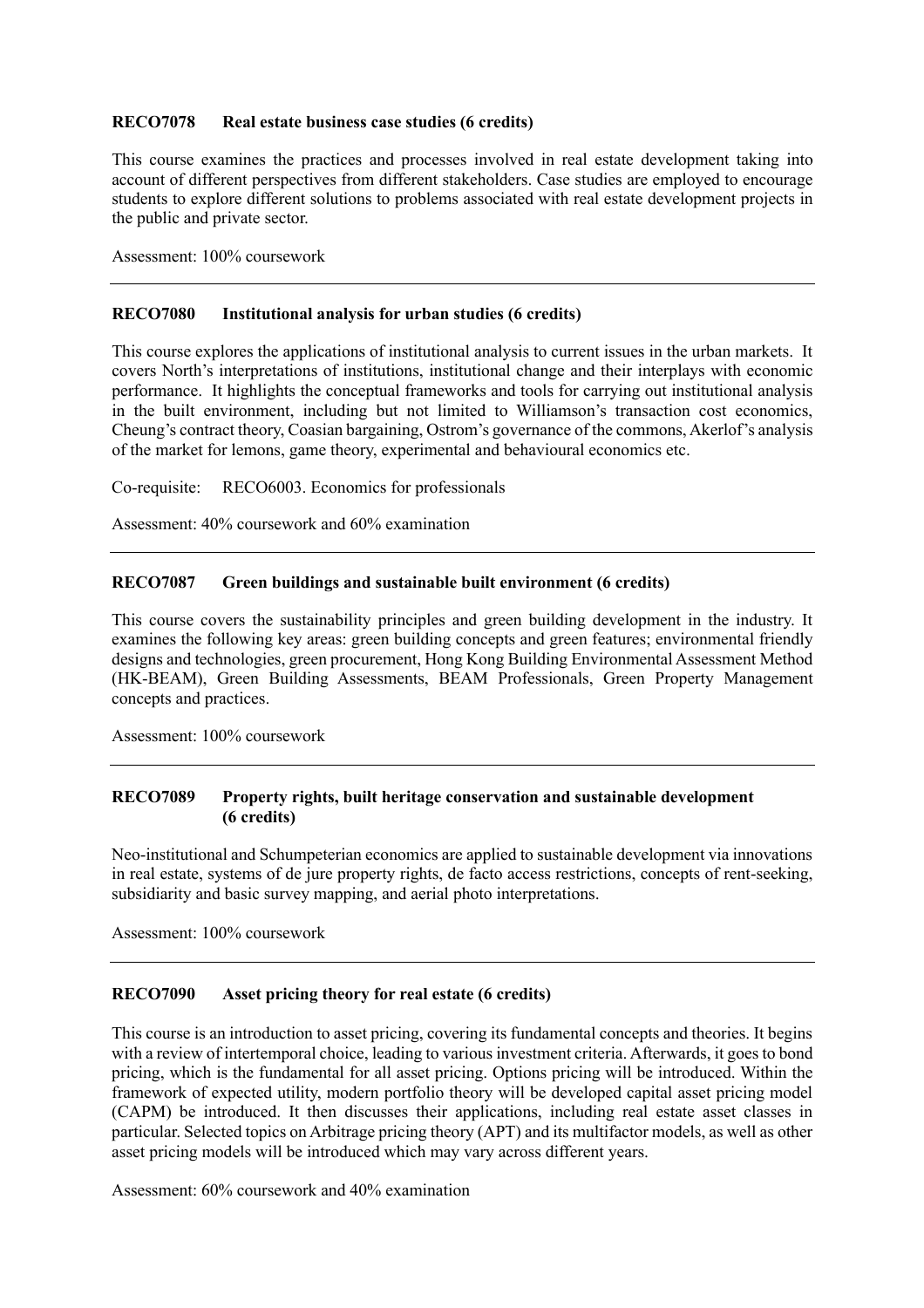#### **RECO7092 Greater China real estate (6 credits)**

 This course covers the real estate business practices including investment models, policy, law and taxation in Greater China. It examines the characteristics of the property market, business opportunities and the real estate development process in different cities. It focuses on the understanding of real estate business operations in various cities in Greater China.

Assessment: 100% coursework

#### **RECO7093** Advanced real estate analysis (6 credits)

 This course explores the applications of state-of-the-art financial analytical tools, performance measures, and forecasting models in the real estate market. Applications include real estate derivatives, real estate price construction methods, mass appraisal, the interaction between the real estate market and capital market. Selected topics on the determinants of real estate price and rental trends will be discussed.

Assessment: 50% coursework and 50% exam

#### **RECO7094 Construction management practice (6 credits)**

 This course provides a framework for analyzing management practice in the construction industry: people in organizations, organizational culture & climate, leadership, motivation, commitment, cooperation & collaboration, decision aiding technologies, decision making, negotiation, meetings, presentation techniques, conflict management.

Pre-requisite: RECO7074. Management theory and projects

Assessment: 100% coursework

#### **RECO7095** Building design and construction (6 credits)

 The course prepares candidates for the essentials of basic building design and construction commonly adopted in Hong Kong. Topics cover building structures and envelopes, materials and assemblies, plumbing and drainage, power supply, HVAC, lifts and escalators, fire services, and electrical installation.

Assessment: 50% coursework and 50% examination

### **MHMP8003 Practices of housing management and maintenance (6 credits)**

 This course aims to introduce and consolidate candidate's understanding of major concepts and practices of housing management in Hong Kong, including the management of building maintenance. Its objectives are to discuss the contexts and concepts of housing management; to canvass the tasks and skills in the management of residential properties and related community and commercial facilities; to introduce candidates to major building structures, building fabrics and building materials and their maintenance problems and maintenance policies and their implementation; and to identify the role of housing managers in the maintenance of residential properties.

Assessment: 100% coursework